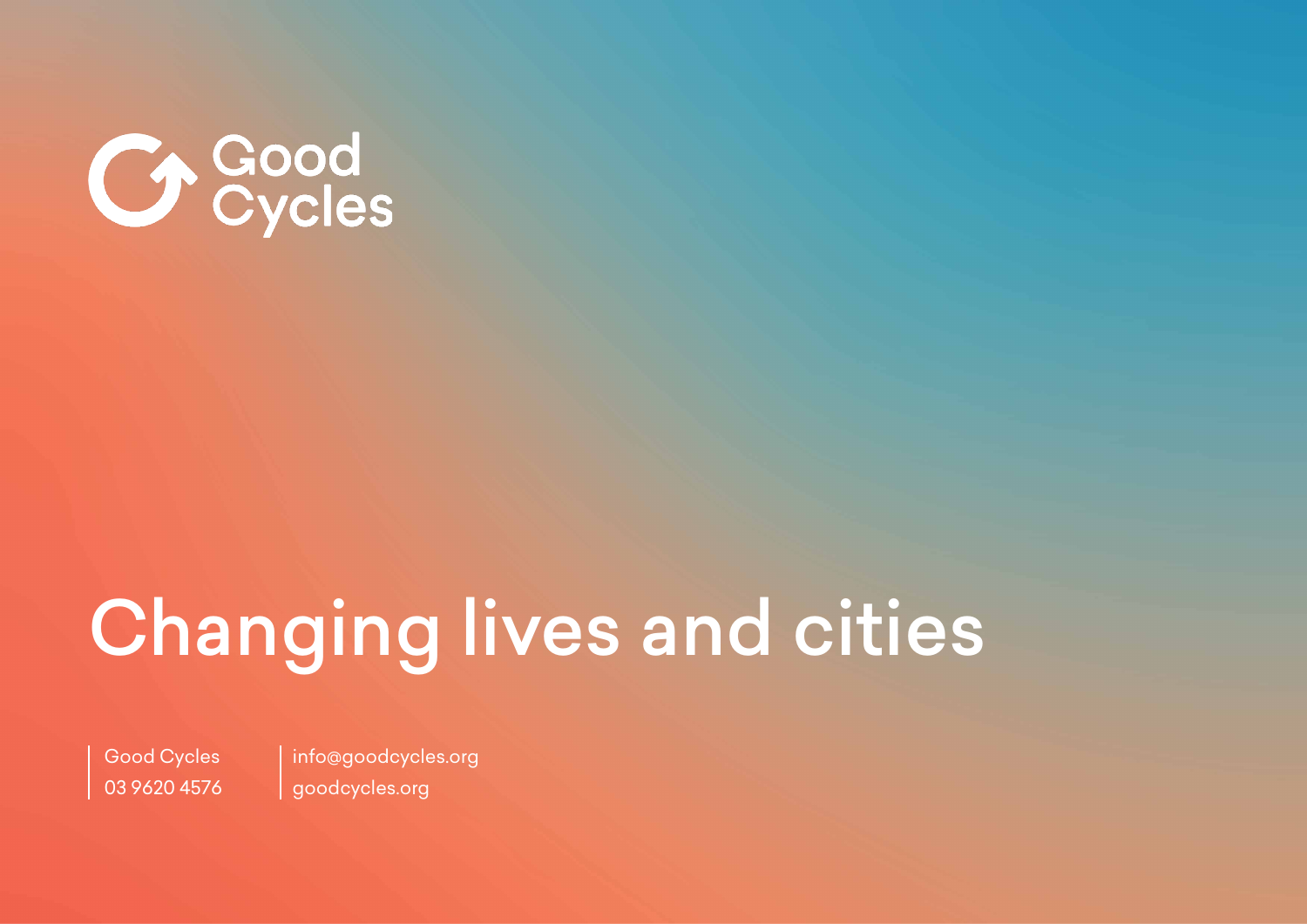## Good Cycles

Founded in 2013, Good Cycles is a social enterprise tackling youth unemployment.

We provide supported employment that prepares young people at risk of disengagement for better futures and quality jobs.

With the support of our partners, we run a range of retail, maintenance & logistics enterprises. Today, more than 80% of our revenue comes from commercial activities.

100% of our profit is reinvested in creating jobs and removing employment barriers affecting young people.

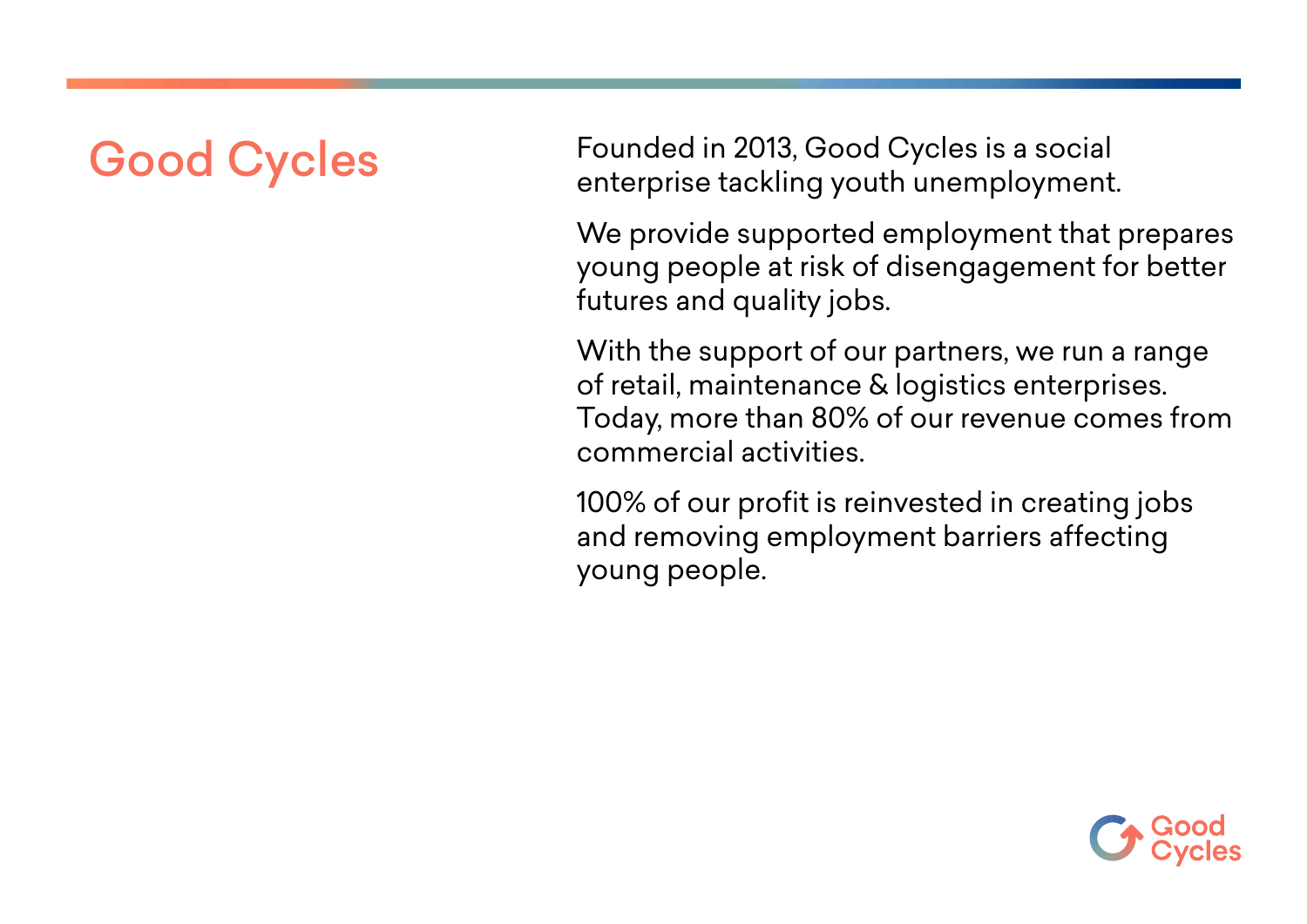#### About Good Cycles

#### Our vision

Creating inclusive cities and better livelihoods through sustainable solutions.

#### Our mission

Good Cycles empowers young people facing barriers to work by offering them employment pathways. We improve their futures and contribute to more sustainable cities.



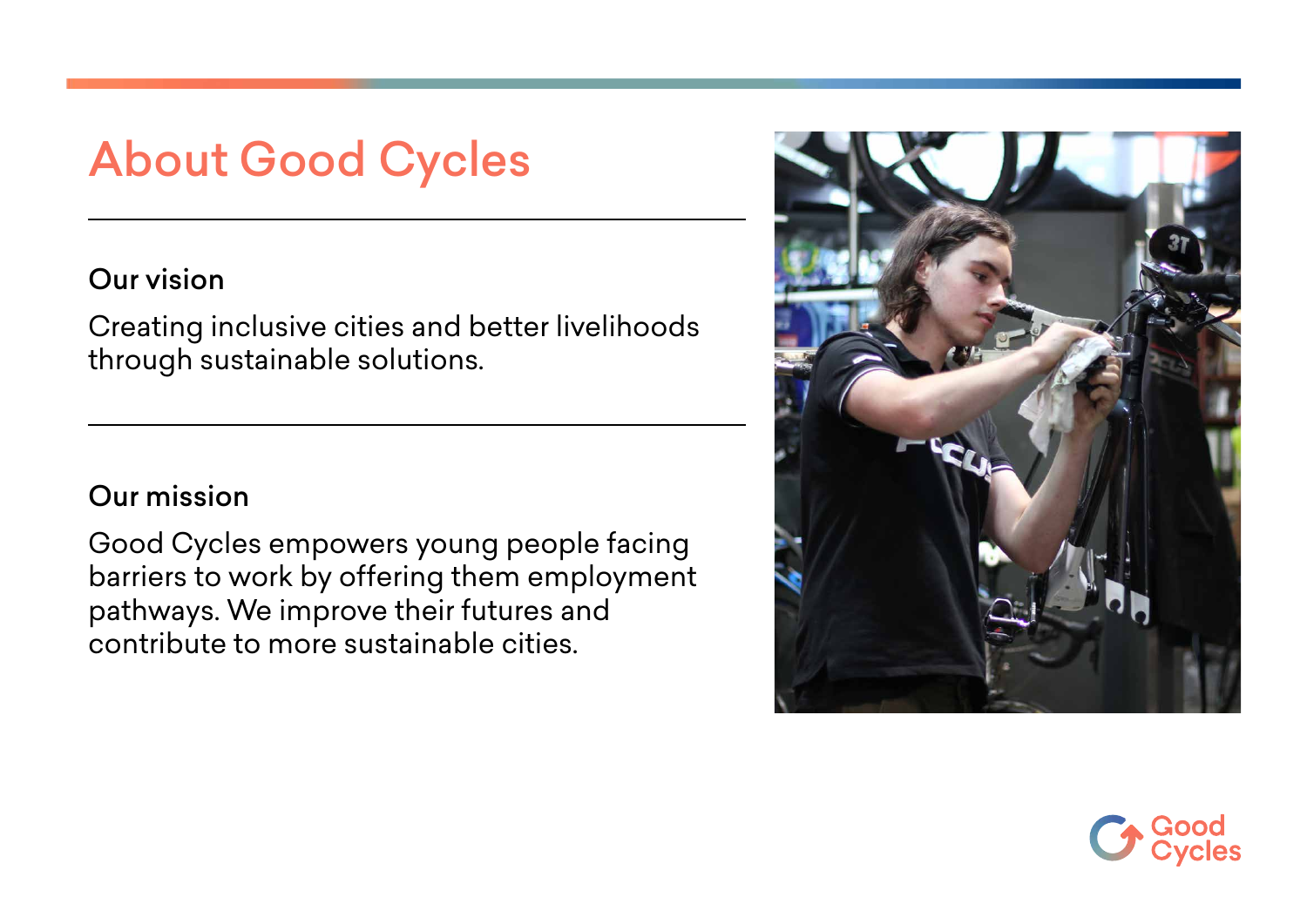#### Retail shops

Melbourne CBD Bike shop and service centre

Geelong Bike shop and service centre

**Docklands** Service centre along the Capital City Trail



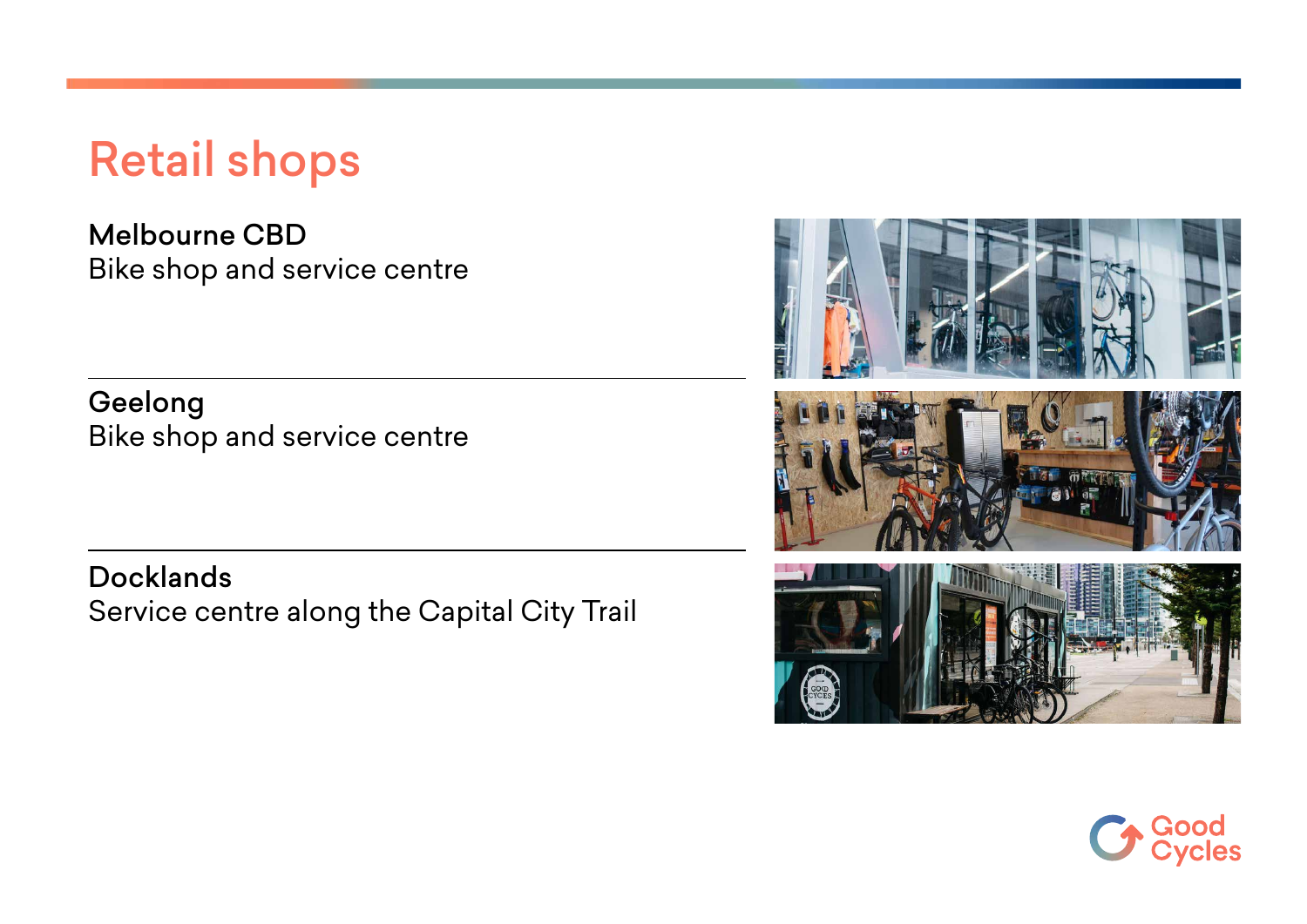### Business & government services

- Car share cleaning
- Bike Share operations
- Waste logistics
- Inspection and remediation for roads, laneways and cycling paths
- Small-parcel deliveries and logistics



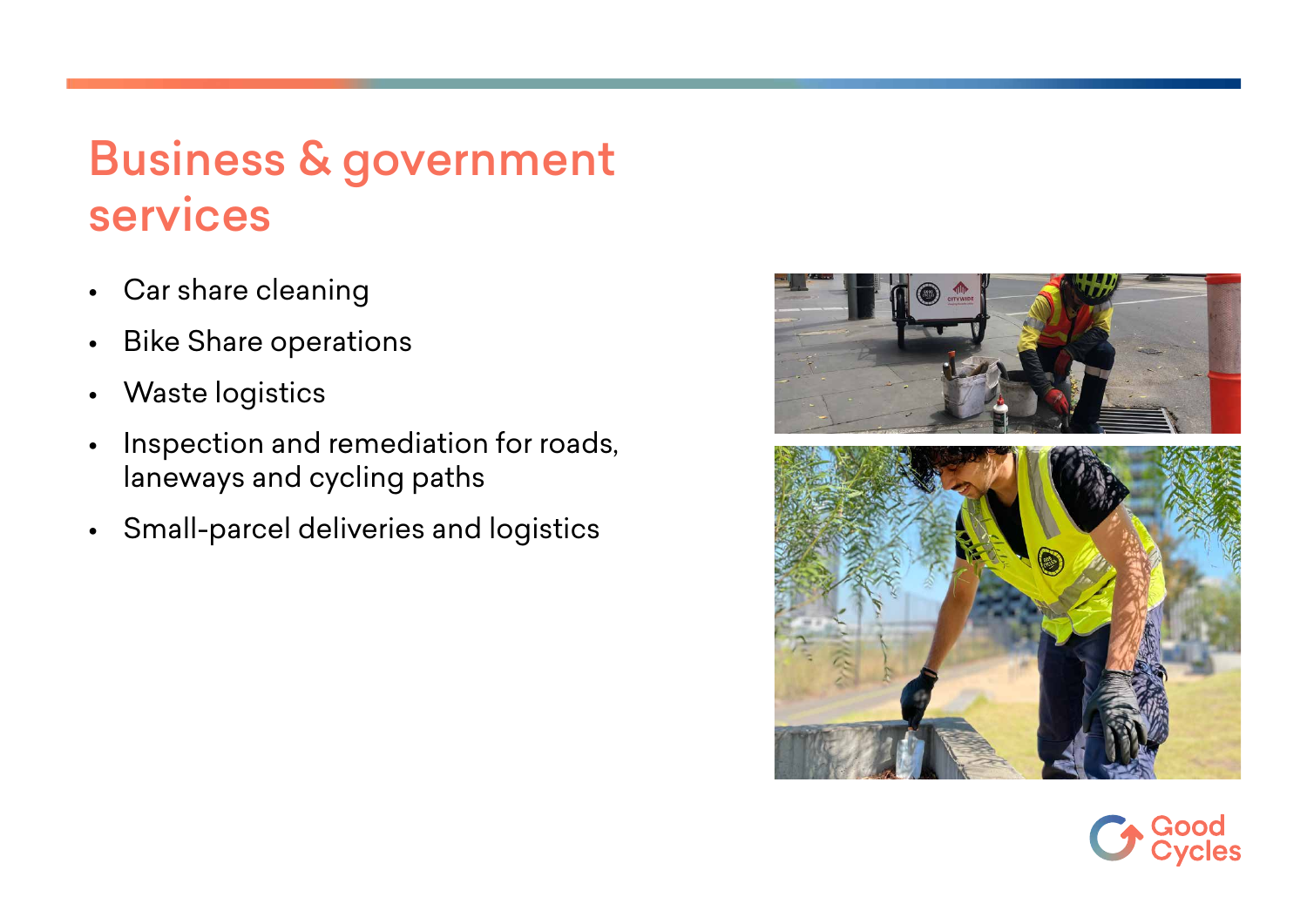Our corporate partners





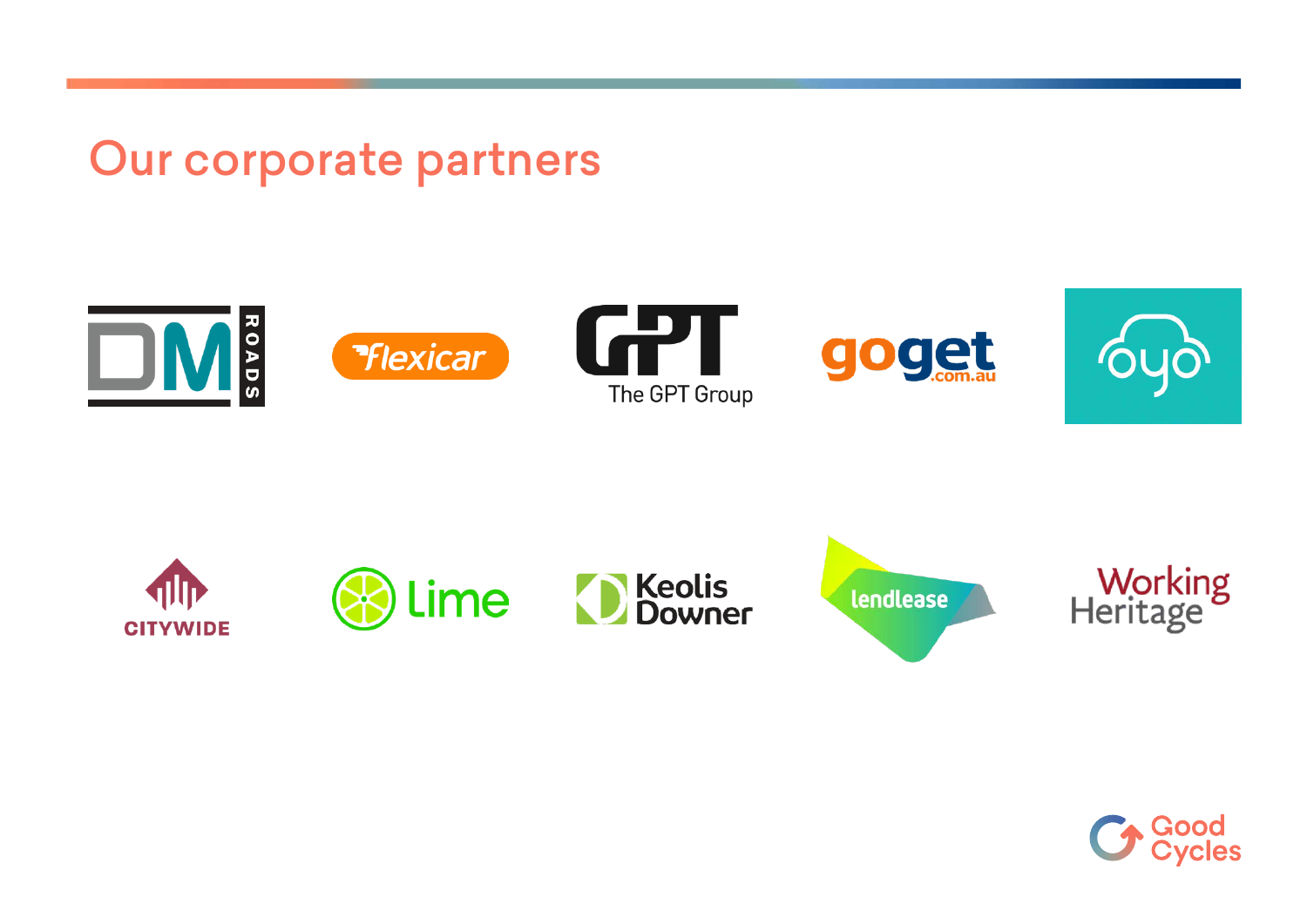### Who we support

- Young people with barriers to employment
- Long-term unemployed
- Disengaged and socially isolated
- Young people with physical or mental health issues
- People exiting out of home care or justice settings
- Refugee migrants and asylum seekers
- Aboriginal and Torres Strait Islander youth
- LGBTQI+



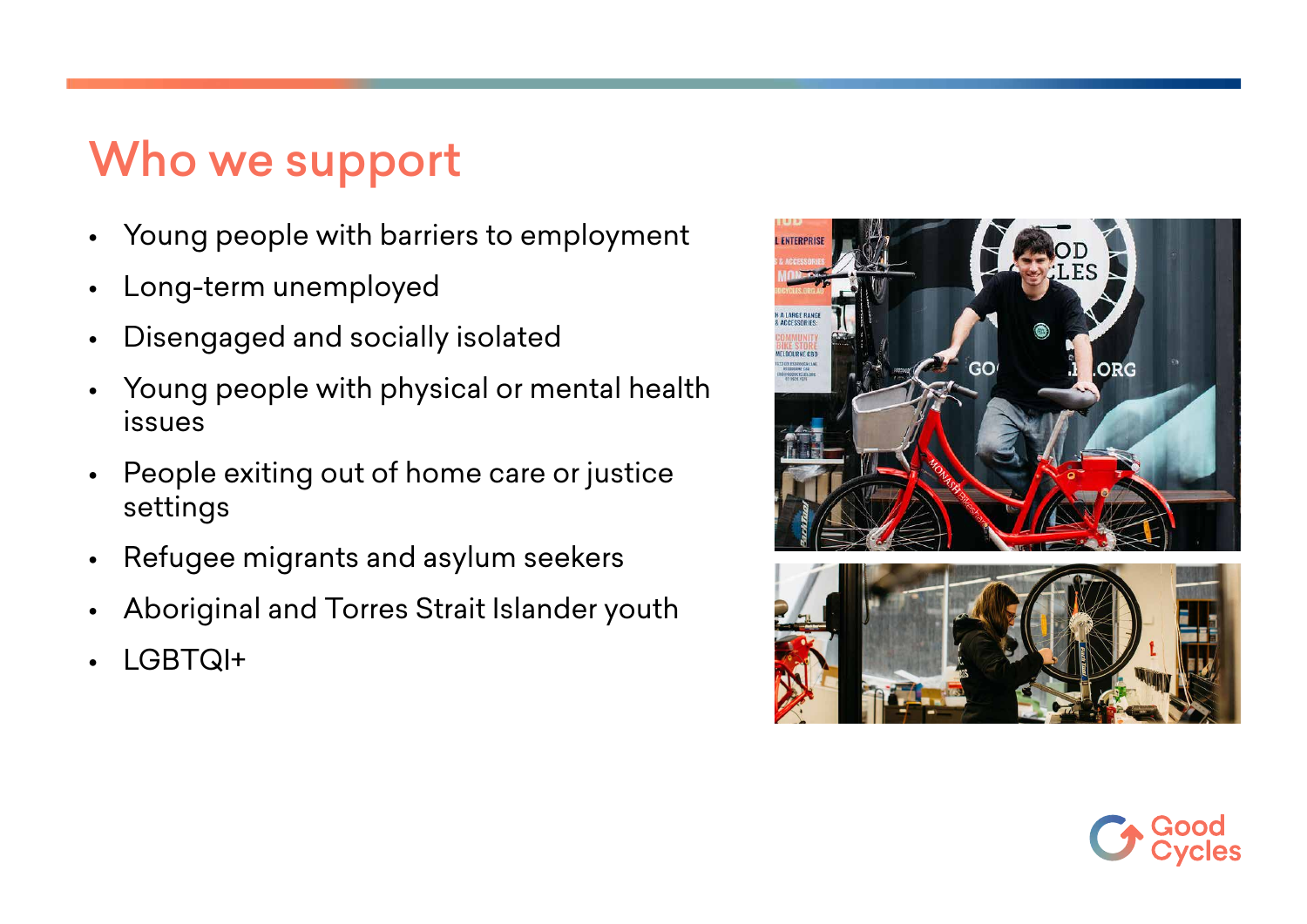"I've learned that I can enjoy work and actually look forward to my day rather than just persisting for the sake of income and stability."

Eve, Good Cycles Program Participant

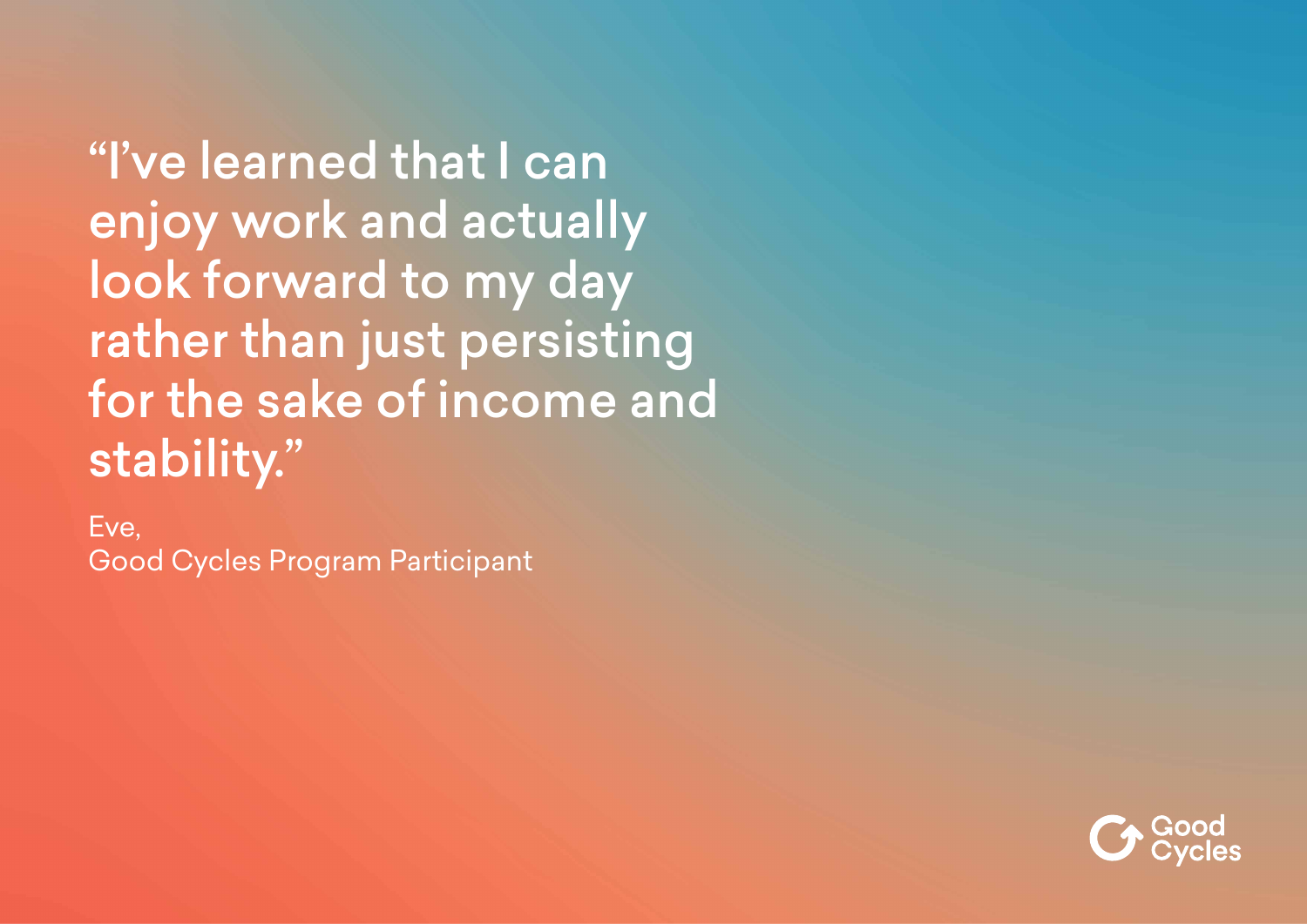### Our funders

**<sup>#</sup>Bank of Melbourne <\*\*** 



















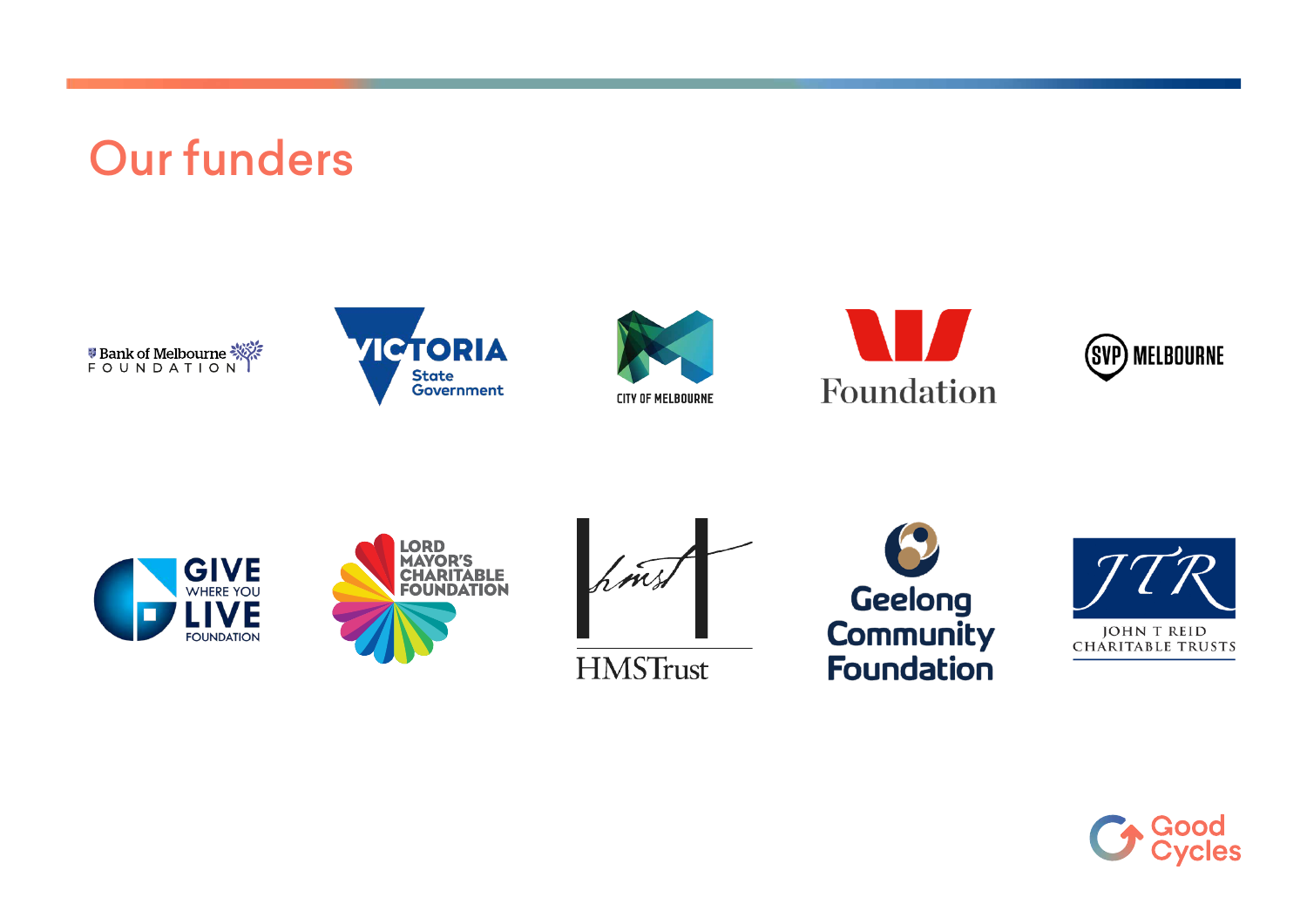### Sangeeta's Story

Despite her many skills, Sangeeta had difficulty securing steady work after she migrated from India, and as a migrant, she was not eligible for job seeker payments when COVID-19 hit. Good Cycles helped Sangeeta maintain a stable income, make local connections and identify opportunities to develop her career.





# Al's Story

When Al was referred to Good Cycles he wanted the chance to turn things around and build a positive future. Experience in three Good Cycles enterprises helped him find a path and a purpose. Life has evened out and he is learning from the best to become a bike mechanic.

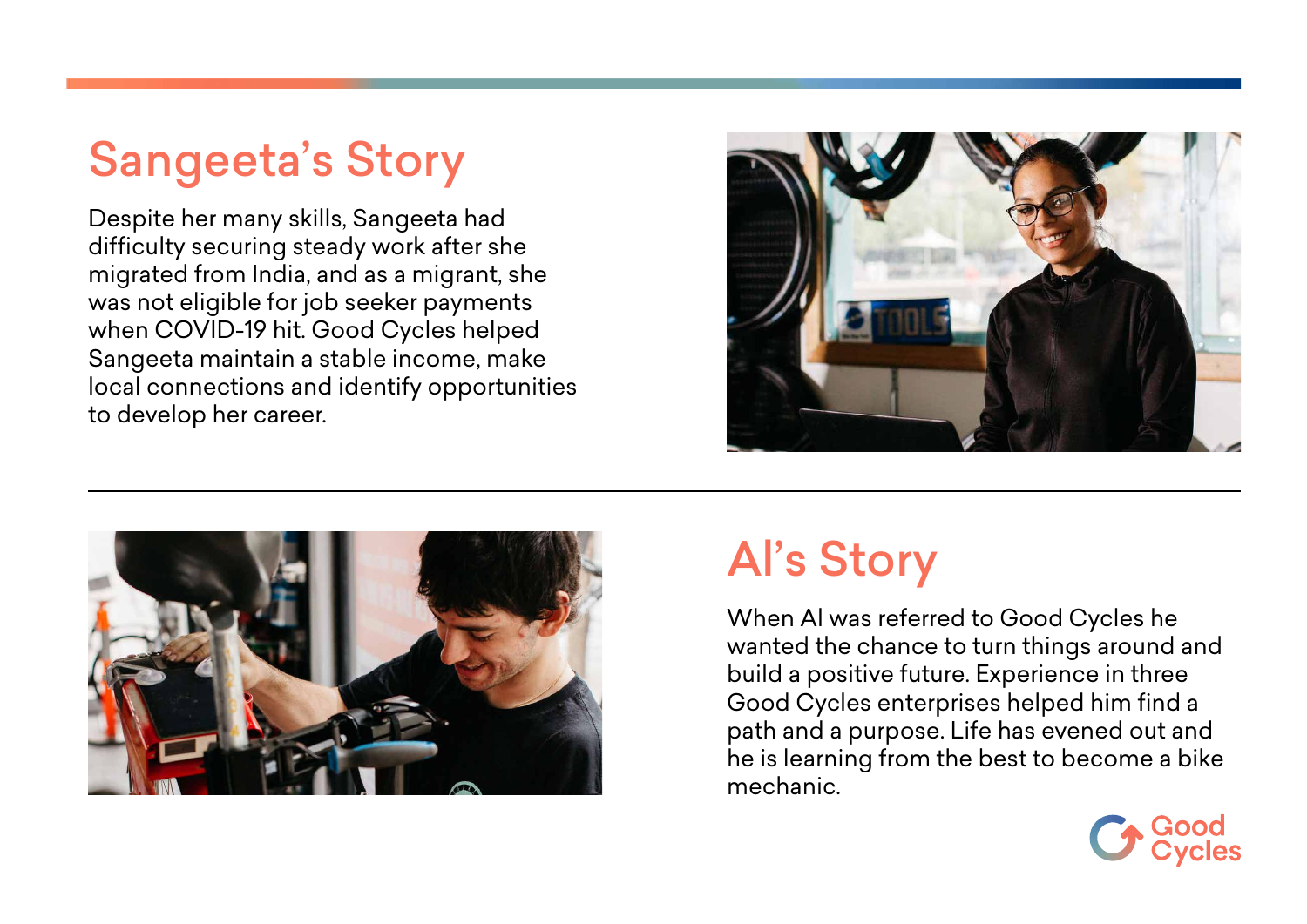"Good Cycles is doing tremendous work to support employment opportunities for some of our most vulnerable."

Wade Noonan, Former Minister for Industry & Employment